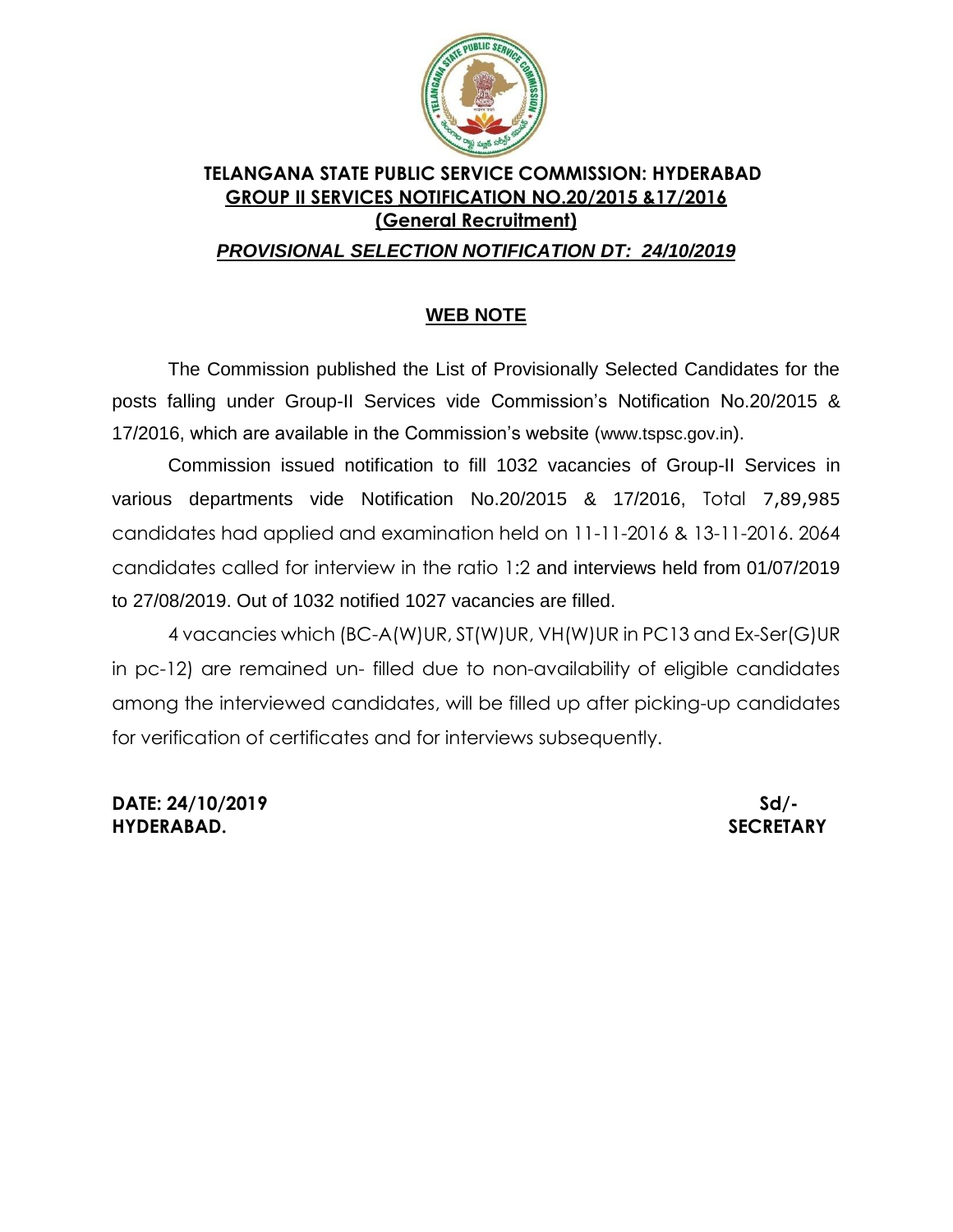

## **TELANGANA STATE PUBLIC SERVICE COMMISSION: HYDERABAD ASSISTANT LIBRARIAN IN DIRECTOR OF MEDICAL EDUCATION (HM & FW DEPARMENT) NOTIFICATION NO.03/2018, Dt: 25-01-2018 (General Recruitment)**

**PRESS NOTE**